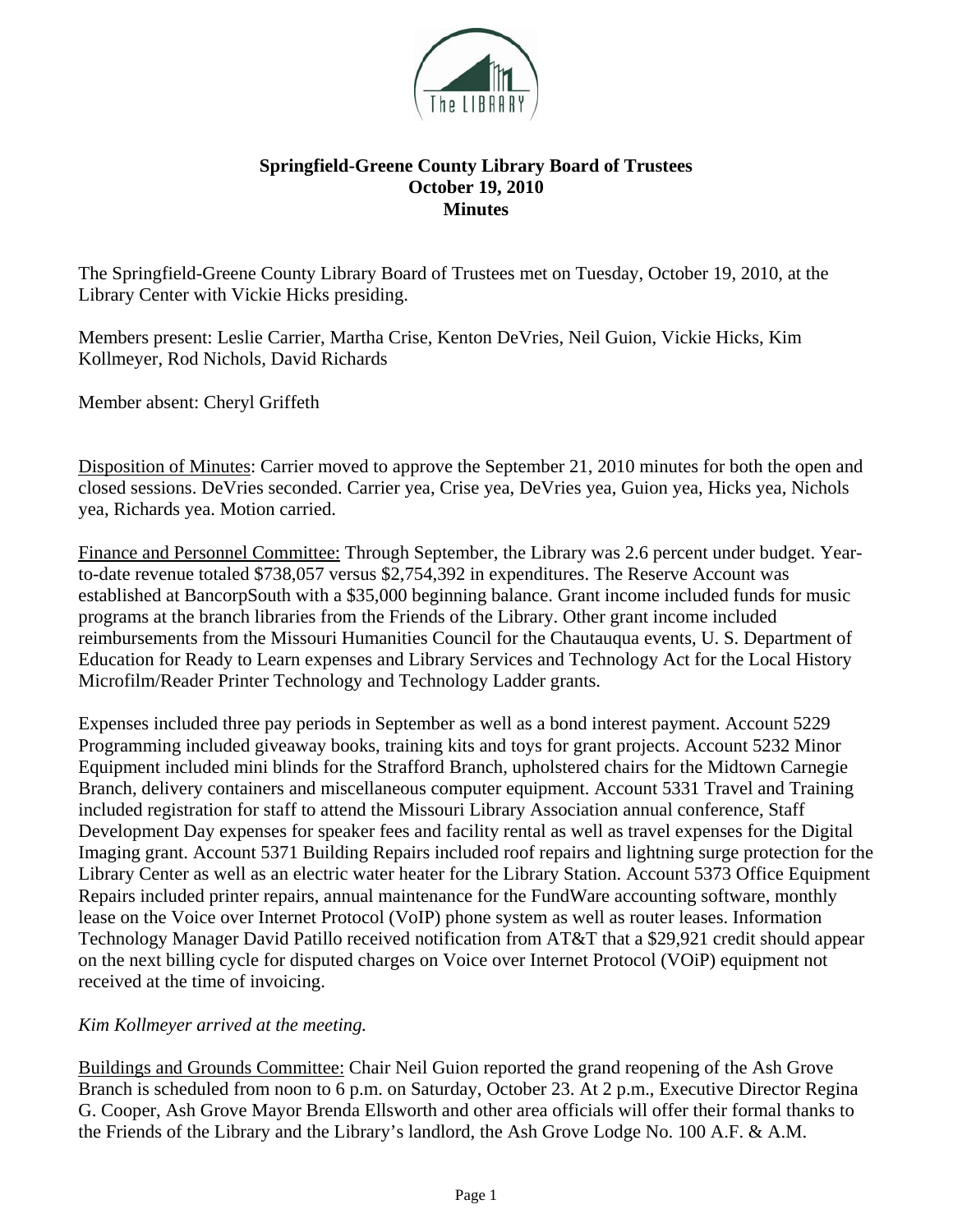Staff is working with Farber Specialty Vehicles on planning the interior design for the new bookmobile. The Library will plan an unveiling ceremony after the new vehicle arrives.

Several guests are scheduled for future committee meetings including City Attorney Dan Wichmer, Realtor Skip Liebman, and a bond specialist from Stifel, Nicolaus & Company's St. Louis office.

A three-year lease was signed for the Fair Grove Branch with a two-year renewal option.

Programs, Services and Technology Committee: Martha Love gave an overview of her position as the Special Projects, 2-1-1 and Volunteer Coordinator. A condensed report will be presented as part of board education at a future board meeting.

The statistical report reflected limited service at the Ash Grove Branch beginning September 27, 2010, due to the refurbishing project. Circulation in September decreased 5 percent with 321,995 materials circulating systemwide. Total branch traffic decreased 5.2 percent with 167,345 patron visits. Systemwide, 1,916 groups used the meeting rooms with an attendance of 10,721. There were 494,706 searches from remote use of the Library's electronic products. The Web server recorded a total of 1,549,587 page views by 93,166 visitors during September.

Report of the Director: Cooper reported Library Snapshot Day was a success. Patrons made many nice comments about the Library and staff. The information will be used throughout the year when talking with legislators and donors.

Advocacy was the theme of Staff Development Day on Monday, October 11. Speakers included Donna Cardillo and Springfield Area Chamber of Commerce President Jim Anderson. Staff members Jessie Alexander-East and Kathleen O'Dell presented a session on Frontline Advocacy. The duo gave examples of elevator speeches and talking points to keep patrons aware of all the Library offers.

Several staff attended the Missouri Library Association conference at Lake of the Ozarks the first week of October. A number of staff worked on the conference committee as well as gave presentations at the conference. Local author David Harrison spoke at one of the award dinners and two sessions had advocacy themes.

The Springfield-Greene County Library District was chosen by Sony as one of 30 libraries to participate in the company's Reader Library Program to promote digital reading at public libraries. The program will provide staff training on digital reading devices and devices for staff use, as well as educational materials to help readers learn about the e-books and digital texts available through the Library.

The Library has received nine abatement requests since Cooper began working for the Library District in January 2009. Cooper and Associate Director Jim Schmidt will meet with City Manager Greg Burris and Economic Development Director Mary Lilly Smith about the lost revenue from the Heers building. The Directors of Large Libraries (DOLLS) will meet at the Library Center on October 29 and will be updated on model legislation on solutions to property tax assessment issues.

Library Station Reference Associate Sharla Lair has been accepted into the American Library Association's Emerging Leaders program.

Police Chief Paul Williams toured the Library Center and reviewed the current conduct policy. He thought the Library was on the right track with the policy and gave Cooper general security suggestions.